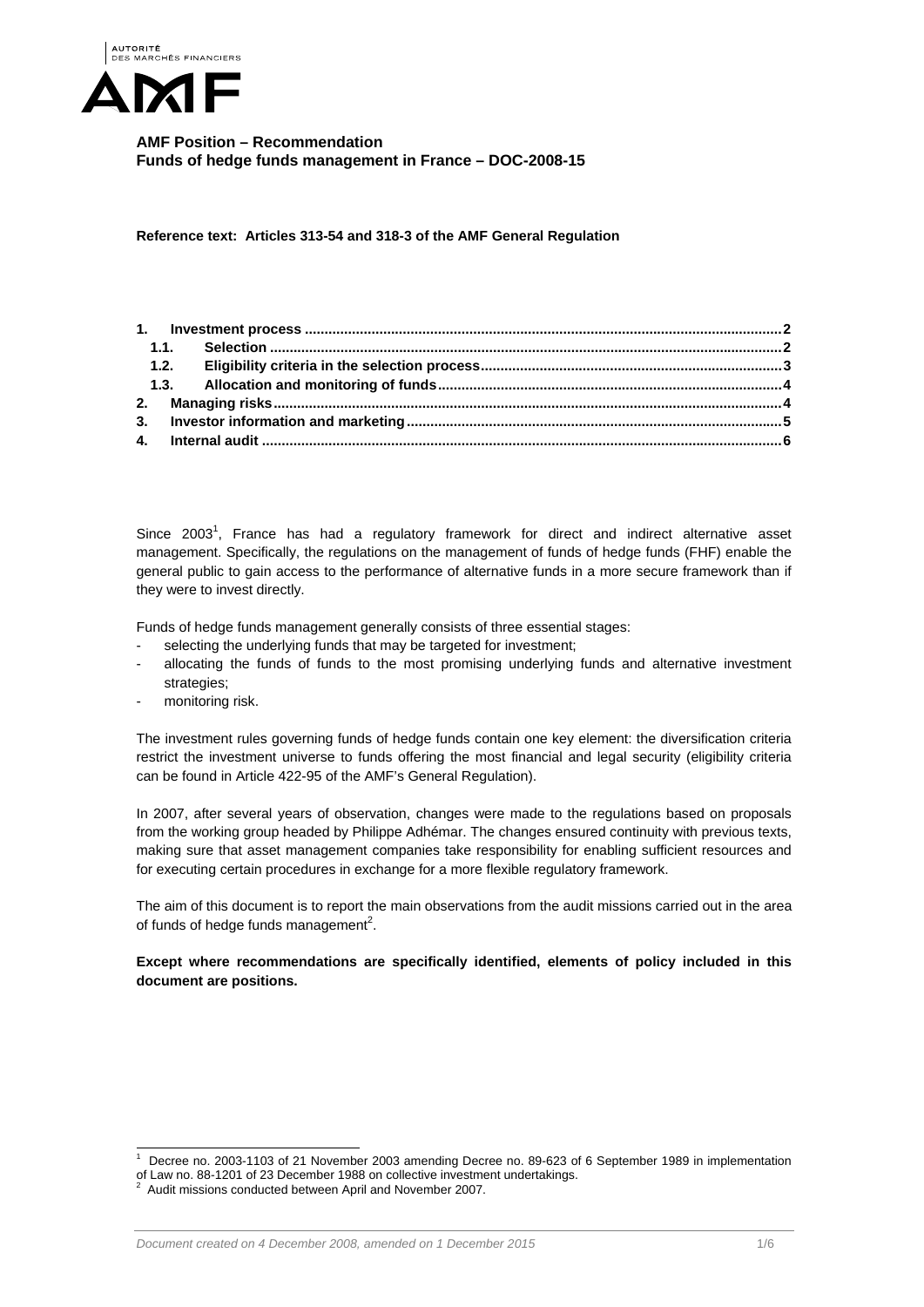

## **1. Investment process**

### **1.1. Selection**

The selection of fund managers is crucial given the specific nature of this business:

- information about certain unregulated or barely regulated underlying funds (such as hedge funds or professional specialised investment funds) is not freely available;
- the strategies implemented are often complex and innovative, and may vary over time depending on the market conditions;
- the use of leverage is more common than in other types of management.

The selection phase enables the following elements to be assessed:

- the technical and human resources made available by the company that manages the underlying funds (size of teams, experience, profit-sharing incentives for managers);
- the type of management implemented and how the decision-making process is carried out (is there an ad hoc investment committee, for example?);
- the risk management system: this function is essential for asset management companies that use complex investment strategies and/or considerable amounts of leverage. Moreover, the underlying fund managers often measure risk to disclose their exposure and how it breaks down across the various sub-strategies. These managers often use different measurement methods<sup>3</sup>, which renders pointless any comparison between underlying funds unless these different methods are well understood;
- the internal control system and the quality of external controls: internal control, independent valuation auditors, quality and role of depositories, custodians, prime brokers and registrars.

It should be pointed out that the procedures must cover the entire selection phase (pre-selection, due diligence, decision-making structure) and be updated upon any operational changes. In this regard, Articles 313-1 and 318-4 of the AMF's General Regulations state that asset management companies shall establish and maintain appropriate operational procedures and measures to detect any risk of noncompliance with their professional obligations.

Reliance on the information provided by the underlying fund manager is a problem when it comes to the selection phase. This is especially true if said information is not subjected to quantitative consistency tests (comparing the underlying fund's previous volatility and the leverage estimated by the asset management company, analysing past results against stated performance drivers, etc.) or independent checks either by foreign regulatory authorities or by the entities involved in managing the underlying fund (registrar, depository/custodian, prime broker).

With regard to this last point, the report by the working group on funds of hedge funds (hereinafter the "Adhémar Report") highlighted the importance of due diligence on these key players in the alternative investment industry.

In addition, if an asset management company delegates part of the selection process (including the creation of the short list or the performance of certain due diligence):

such delegation must not result in information asymmetry to the detriment of the asset management company, thereby giving the analysts at the delegated party a significant role in the management of the fund of funds. Should this happen, there would no longer be compliance with the autonomy principle laid down in Articles L. 214-9 and L. 214-24-44 of the French Monetary and Financial Code;

<sup>-&</sup>lt;br>3 Different ways of calculating value at risk (VaR) using various parameters (level of probability and period of time), implementation of gross or net position indicators or stress scenarios (including or excluding derivatives).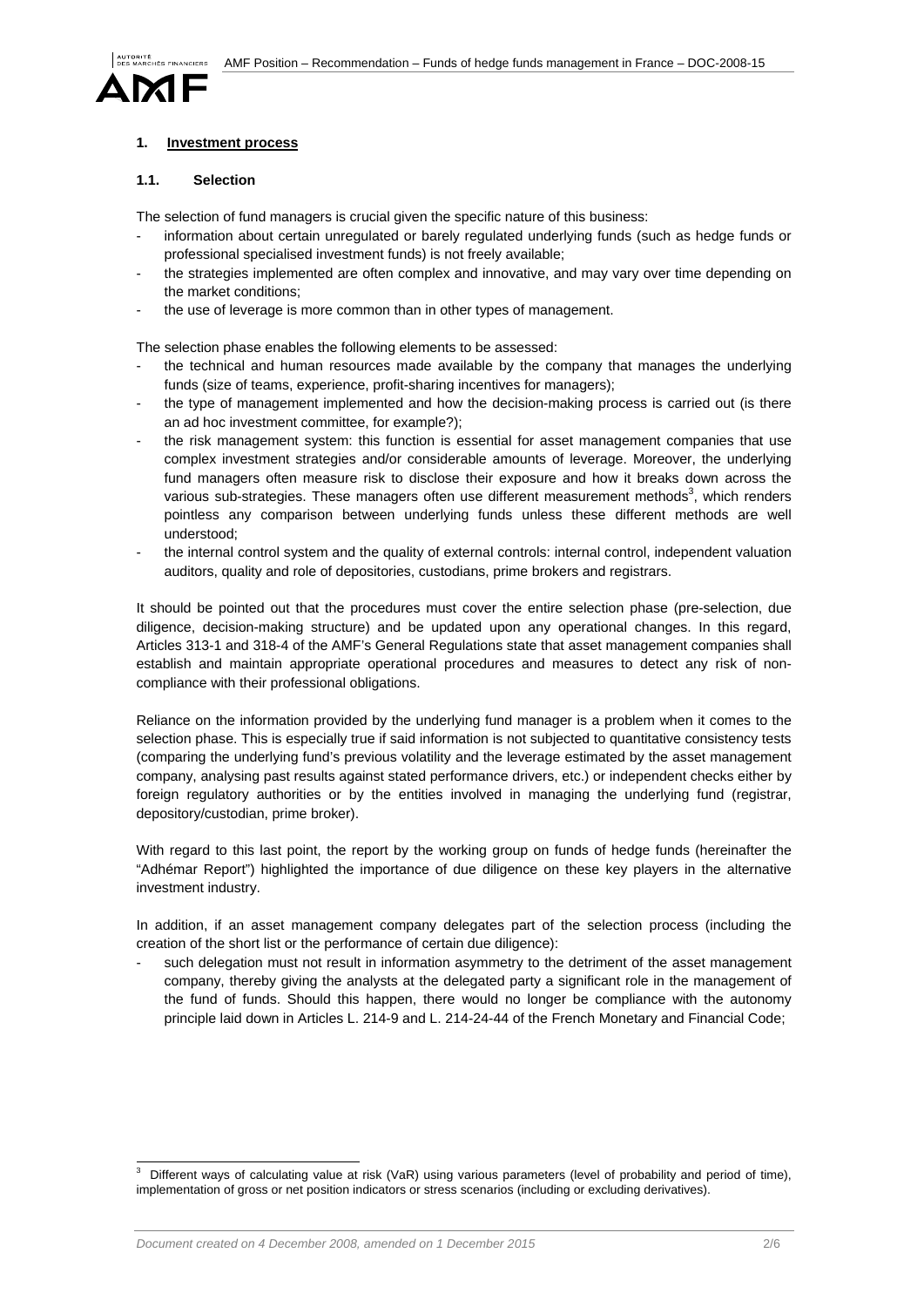

work on identifying and preventing conflicts of interest must have been carried out prior to such delegation, particularly where the delegated parties are also investors in the funds or shareholders of the asset management company.

One of the main areas of due diligence is evaluating the risk control system of the target funds during the selection phase. This must cover both new and old investments and be updated regularly in order to keep track of the target funds, which may have totally changed their strategy (e.g. opportunist multistrategy vehicles).

In a broader sense, keeping up to date with due diligence is important. The monitoring work should therefore regularly cover all the elements analysed during the initial due diligence, thereby complying with Article L. 533-1 of the French Monetary and Financial Code and Articles 314-3 and 319-3 of the AMF's General Regulation<sup>4</sup>.

The initial due diligence phase also sees the first contact with the manager of the target fund. It is an opportunity for the asset management companies, before they invest, to establish their requirements in relation to transparency, risk management and the frequency of estimated and definitive value disclosure.

It has been observed that the balance of power between those doing the selecting and those being selected could be tipped against the asset management companies. Strengthened by their success and track record, certain underlying funds allocate investment capacity to applicant asset management companies on a case-by-case basis<sup>5</sup>. These underlying funds sometimes lay down their rules in advance, seek formal or informal assurances from the FHF manager about the stability of his/her investments over and above the gates*<sup>6</sup>* mentioned in the fund prospectus or require that he/she establish a fixed investment schedule in advance.

In this regard, the AMF insists that strict compliance with the due diligence process must prevail over the desire to invest in a particularly popular underlying hedge fund. Moreover, information about the performance of an underlying fund is more reliable if it is audited, can be tracked over time<sup>7</sup> and is accompanied by adequate risk management, which should, among other things, check that full due diligence has been carried out on the underlying fund.

Any shortfalls during the selection phase may be deemed by the AMF to be in breach of Article L. 533-1 of the French Monetary and Financial Code and Articles 314-3 and 319-3 of the AMF's General Regulation<sup>8</sup>.

The resources made available by the asset management company must be sufficient for the envisaged investment strategy. For example, the AMF has witnessed asset management companies investing only in funds that do not use derivatives or complex products (long/short equity, simple arbitrage, etc.) in order to avoid the uncertainty surrounding, or even the manipulation of, the net asset value of overly complex underlying funds.

## **1.2. Eligibility criteria in the selection process**

In order to verify the eligibility of the underlying funds of the alternative funds of funds in terms of the criteria laid down in Article 422-95<sup>9</sup> of the AMF's General Regulation, most asset management companies ascribed particular importance to prospectus analysis. However, if the prospectus is not sufficient to make a final decision or if it goes against one of the criteria, certain asset management companies occasionally rely on statements from the underlying fund managers, with no independent verification. Although certain checks in the management of funds of hedge funds inevitably rely solely on statements provided by the

l

<sup>4</sup> These articles require the asset management company to perform its activities with diligence and professionalism, among other things.<br>
<sup>5</sup> i.e. the nermitted less

i.e. the permitted level of investment.

<sup>6</sup> Option for the underlying fund managers to restrict redemptions from said fund or temporarily close it.

Being able to analyse the correlation of changes in the net asset value and the market is crucial.

<sup>&</sup>lt;sup>8</sup> These articles require the asset management company to perform its activities with diligence and professionalism, among other things.<br><sup>9</sup> Article 422.05 of the

Article 422-95 of the AMF's General Regulation applies to alternative funds of funds by reference from Article 422- 250.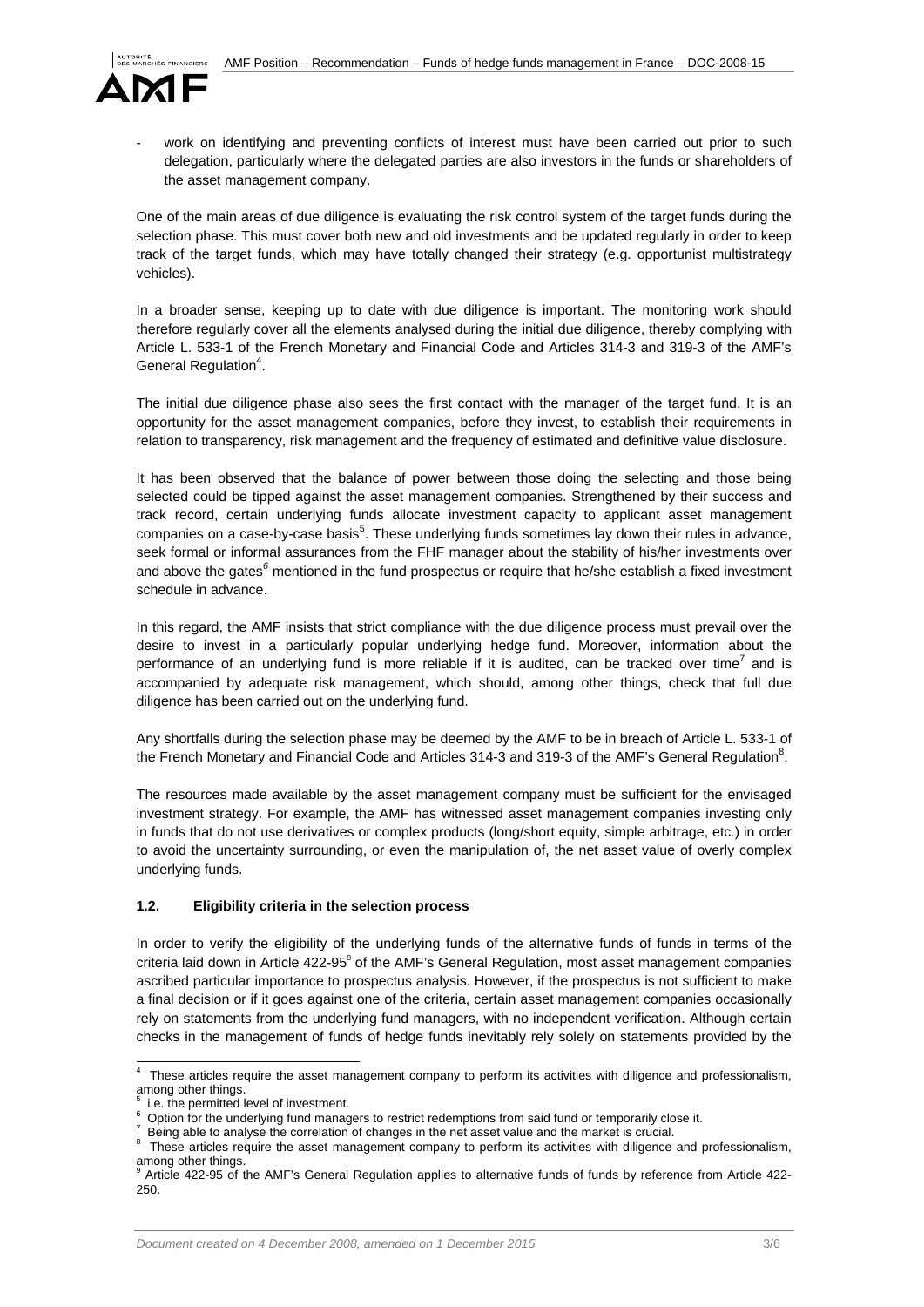

underlying fund managers, the AMF believes that checking eligibility criteria cannot be based on such statements alone.

For example, other more independent sources should be favoured in relation to asset segregation (currently the second eligibility criterion), perhaps by including this issue in the due diligence carried out on custodians and other entities involved in the process.

Lastly, the AMF has noticed that the prospectuses of underlying funds are often amended.

#### **Recommendation**

**The AMF recommends that amendments to underlying fund prospectuses require updated due diligence.** 

### **1.3. Allocation and monitoring of funds**

The AMF reiterates that the use of investment advisers must not compromise the autonomy of the asset management company, as per the principle laid down in Articles L. 214-9 and L. 214-24-44 of the French Monetary and Financial Code.

The AMF has noticed that target allocations are often determined in advance for different strategies (topdown approach). Given the complexity of the risk profiles of underlying funds, the convergence of the FHF towards the target exposure depends partly on taking into account the leverage of the underlying funds and partly on the asset management company checking the correct classification of the underlying fund as announced by the fund manager.

With regard to allocation, transferring underlying fund positions between portfolios is especially difficult because of the illiquid nature of the investments in question. As a result, such practice must be governed by procedure and by sufficient controls that ensure compliance with the interests of the investors in the two funds and prevention of conflicts of interest.

If the programme of activity is old, the asset management company must check whether the description in said programme of the characteristic elements of the investment process is still accurate. An update to this programme of activity may be required, as mentioned in Article L. 532-9-1 of the French Monetary and Financial Code. These changes may have to do with the partial delegation of the selection process, the use of an investment adviser in a role other than the one specified in the programme of activity or the delegated management of group funds.

### **2. Managing risks**

### **Recommendation**

**When the asset management company implements its risk management system, it should establish which indicators are to be subject to an overall limit, for example:** 

- **leverage;**
- **underlying fund volatility;**
- **concentration;**
- **performance monitoring;**
- **VaR calculations, etc.**

In order to increase the responsiveness of asset management companies in a crisis, their risk monitoring framework must include an alert system that analyses the performance of the underlying funds as well as their risk parameters (volatility, exposure, leverage, etc.) and changes in their investment strategy.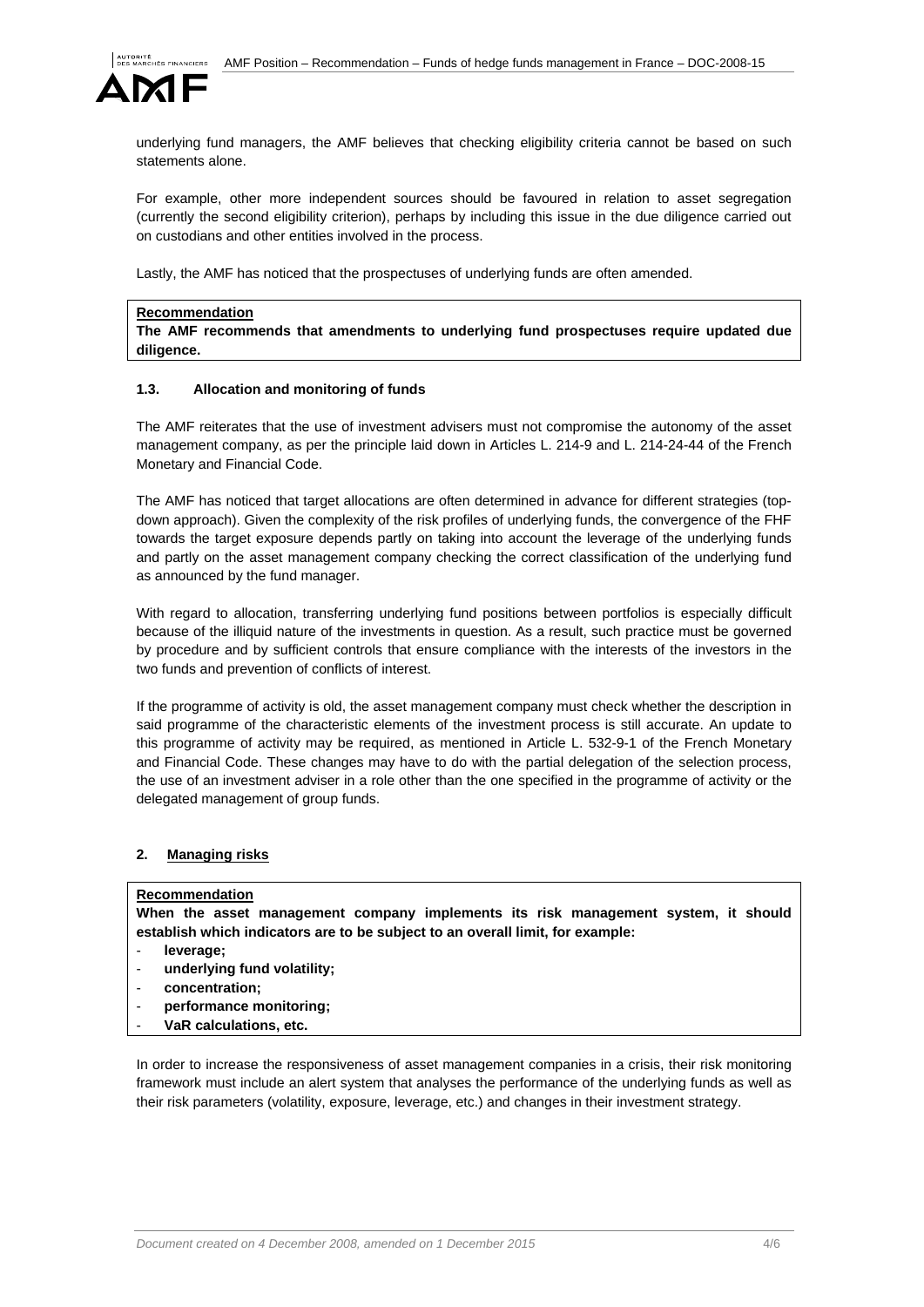

Keeping tracks on the regularity of disclosure by the underlying fund manager can also alert the asset management companies to any problems.

If there is a significant change in the net asset value of the underlying fund, the asset management company should use consistency tests to verify the explanations provided by the underlying fund manager.

As well as the classic risks described above, one of the major FHF concerns for asset management companies is liquidity risk. Monitoring this risk entails both qualitative (such as the type of investors and stability of funds of funds) and quantitative (such as the asset/liability balance, the alignment of certain fund liquidity clauses to those of the target underlying funds, and the limit to control over an underlying fund) elements.

As stated in Articles 411-123 and 422-81 sub-paragraph 1 of the AMF's General Regulation, these frameworks aim to ensure that the "*net asset value shall be established and published with a frequency*  appropriate to the nature of the financial instruments, contracts, securities and deposits held by the *collective investment scheme*[or certain alternative investment funds<sup>10</sup>]".

With regard to monitoring liquidity risk to implement stress scenarios for the liquidity of underlying funds, it is possible to take into account the activation of gates or other clauses restricting the possibilities of exiting these funds, such as a maximum redemption amount on calculation of the net asset value.

Moreover, any imbalance between assets and liabilities may create uncertainty during calculation of the net asset value of the fund of funds. If the fund of fund's net asset value is calculated more often than those of its underlying funds, these latter NAVs may be old. Particular vigilance around potential markettiming transactions is required in such a case.

The use of estimated values for underlying funds must be mentioned in the prospectus of the collective investment scheme (CIS) or alternative investment fund (AIF) pursuant to Articles 411-25 and 421-28 subparagraph 2 of the AMF's General Regulation, which state that the financial instruments, derivatives, securities and deposits listed as the assets of a CIS or held by the CIS, or the assets making up the portfolio of the AIF, are valued every day that the net asset value is determined, under the conditions set out in the prospectus.

It should be remembered that these estimates are intrinsically less reliable and are not "official" or "final" NAVs upon which the fund's usual subscriptions and redemptions can be based. As a result, measures must be in place to increase the reliability of these estimates if they are to be used.

## **3. Investor information and marketing**

 $\overline{a}$ 

Beyond the "know your customer" measures arising from the Markets in Financial Instruments Directive (MiFID), the allotment letter must make the investor aware of the provisions of Article L. 214-144 subparagraph 3 of the Monetary and Financial Code, which state that the investor must be informed of the investment rules specific to general-purpose professional funds.

 $10$  These include general-purpose investment funds, general-purpose professional funds and alternative funds of funds.